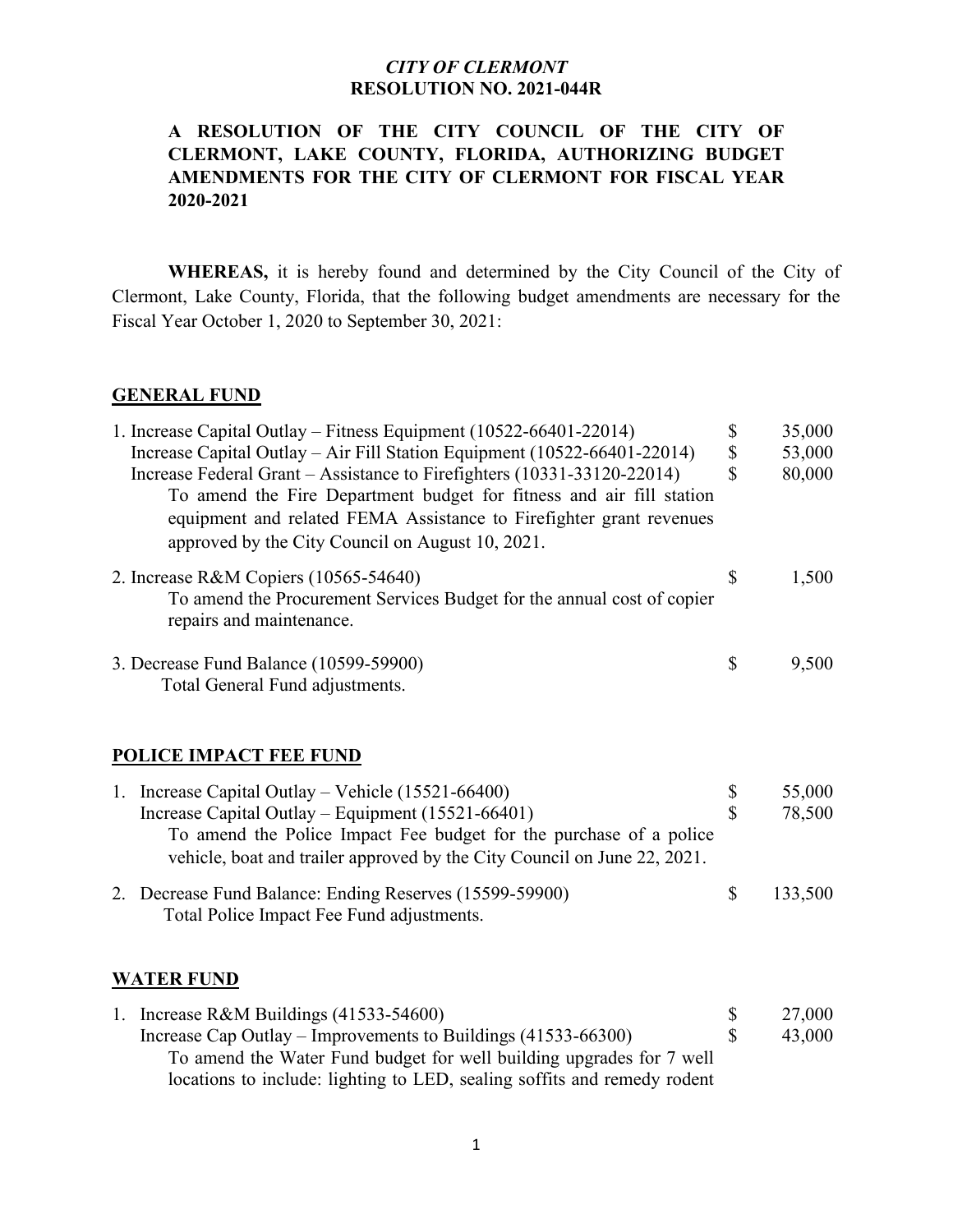intrusions, repainting, roofing and fencing replacements not budgeted for in the current year.

|                   | 2. Increase R&M Meter Replacements (41533-54632)<br>To amend the Water Fund budget for the purchase of additional meters<br>from Sunstate Meter & Supply (Single Source Term Contract Award<br>approved by the City Council on March 10, 2020) from additional costs<br>due to replace existing aged meters, high consumption and underlying<br>issues.                                                                                              | \$ | 139,000 |  |  |
|-------------------|------------------------------------------------------------------------------------------------------------------------------------------------------------------------------------------------------------------------------------------------------------------------------------------------------------------------------------------------------------------------------------------------------------------------------------------------------|----|---------|--|--|
|                   | 3. Increase R&M New Meters (41533-54633)<br>To amend the Water Fund budget for the purchase of additional meters<br>from Sunstate Mater & Supply (Single Source Term Contract Award<br>approved by the City Council on March 10, 2020) from additional costs<br>due to residential customer growth, replenishing warehouse stock and<br>installations through September 30, 2021.                                                                    | \$ | 321,000 |  |  |
|                   | 4. Increase Capital Outlay (41533-66900-38123)<br>To amend the Water Fund budget for the carryforward of unexpended FY<br>2020 funds budgeted for the design of water improvements related to the<br>CDBG Disston to School Project in process as of 9/30/2020.                                                                                                                                                                                      | \$ | 20,101  |  |  |
|                   | 5. Decrease Fund Balance (41599-59900)<br>Total Water Fund adjustments.                                                                                                                                                                                                                                                                                                                                                                              | \$ | 550,101 |  |  |
| <b>SEWER FUND</b> |                                                                                                                                                                                                                                                                                                                                                                                                                                                      |    |         |  |  |
|                   | 1. Increase R&M Lift Station Equipment (42535-54619)<br>To amend the Sewer Fund budget for additional funds related to generator<br>maintenance and repairs completed by L.J. Power, Inc. totaling<br>approximately \$28,000. Also funding generator fuel tank cleaning<br>services from Tank Wizards, Inc. totaling \$9,635 whose services are to be<br>completed by $9/30/2021$ .                                                                  | \$ | 37,635  |  |  |
|                   | 2. Increase Capital Outlay - Other Improvements (42535-66300)<br>To amend the Sewer Fund budget for additional funds related to sewer<br>valve replacements for reuse irrigation by Danus Utilities, Inc. totaling<br>\$13,975. Also fund a clarifier drain valve from L-7 Construction, Inc.<br>totaling \$20,800 and well augmentation services from Florida Hydronics,<br>Inc. totaling \$37,575 whose services are to be completed by 9/30/2021. | \$ | 72,350  |  |  |
|                   | 3. Decrease Fund Balance (42599-59900)<br>Total Sewer Fund adjustments.                                                                                                                                                                                                                                                                                                                                                                              | \$ | 109,985 |  |  |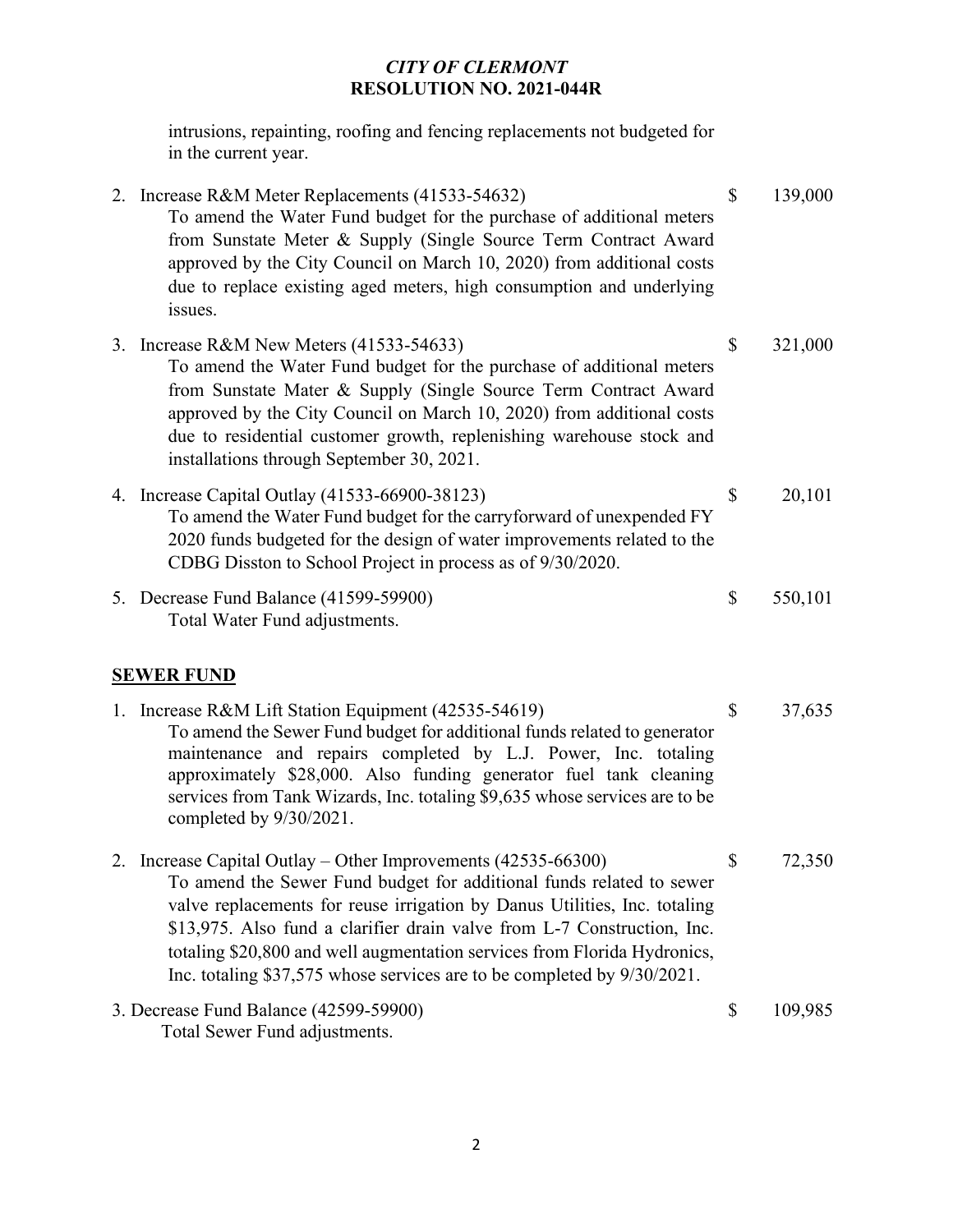## **STORMWATER FUND**

| 1. Increase Capital Outlay (45538-66900-38123)                                                                                                                                                                                | 4,095 |
|-------------------------------------------------------------------------------------------------------------------------------------------------------------------------------------------------------------------------------|-------|
| To amend the Stormwater Fund budget for the carryforward of<br>unexpended FY 2020 funds budgeted for the design of stormwater<br>improvements related to the CDBG Disston to School Project in process<br>as of $9/30/2020$ . |       |
| 2. Decrease Fund Balance (45599-59900)                                                                                                                                                                                        |       |

**Net Decrease to Fund Balance – All Funds \$ 807,181**

Total Stormwater Fund adjustments.